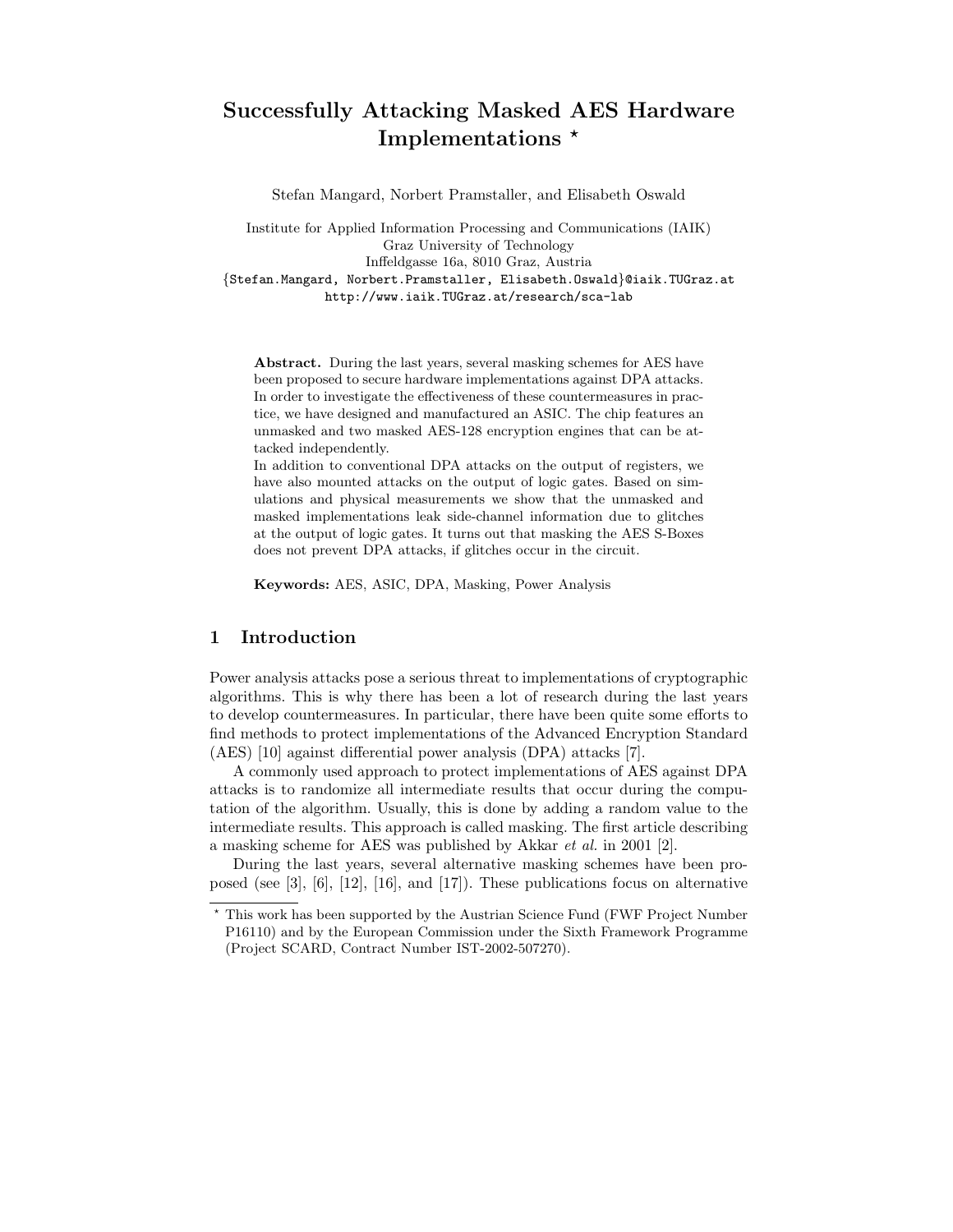methods to mask the AES S-Box. All other operations of AES are linear and hence they are easy to mask. Most of the articles that have been published on masking so far, are mainly theoretical. The security or insecurity of the different masking schemes has primarily been analyzed by assuming certain power consumption characteristics of the hardware that is used to implement the schemes.

The current article is different. We have designed and manufactured a chip that features an unmasked version and two masked versions of an AES-128 encryption engine. For the masked versions we have used the approach presented by Oswald et al. [12] and the original approach of Akkar et al. [2]. We have restricted our implementation to these two masking schemes for the following reasons.

The approach presented in [3] is very similar to the one of Oswald *et al.* Both schemes are provably secure in theory and therefore we have implemented only one of them. The masking scheme proposed in [17] has not been considered because it has been shown in [1] that this scheme does not prevent standard first-order DPA attacks. The approach of Golić and Tymen  $[6]$  seems not to be suitable for hardware implementations due to its big area requirements. The approach of Trichina and Korkishko [16] is based on masking at the gate level. However, we only wanted to compare implementations of masking schemes that are applied at the algorithm level.

Our chip implementing the unmasked AES processor and the two masked versions has been designed using a 0.25  $\mu$ m CMOS technology. In order to perform DPA attacks on this chip, we have built a dedicated printed circuit board (PCB) that provides easy access to the power supply of the chip.

In this article, we present and compare the results of two types of DPA attacks. The first type of DPA attacks was targeted at intermediate results of AES that are stored in registers in our AES implementations. Attacks on registers of an unmasked AES implementation have also been analyzed by Ors et al. in [11]. Like the attacks of  $\hat{O}$ rs *et al.*, also our attacks on the unmasked implementation have been successful. As expected, the cipher key of the masked versions could not be revealed by this type of attack. The second type of DPA attacks we have performed, was targeted at intermediate results that occur only at the output of logic gates. This is an important type of attack because in typical AES hardware implementations not all intermediate results that are suitable for a DPA attack are stored in registers.

In this article, we present successful DPA attacks of this type on the unmasked as well as on the masked AES implementations of our chip. Masking does not prevent this kind of DPA attacks because of glitches that occur in the masked S-Boxes of our chip. Glitches are switching operations of logic gates that are caused by timing properties of gates and by interconnection delays.

The fact that glitches lead to a side-channel leakage of masked gates has already been shown in [8] based on SPICE simulations. Also Suzuki et al. [15] have recently discussed the effect of glitches on the DPA-resistance of masked circuits. The current article shows that it is actually possible to exploit the side-channel leakage of masked AES implementations in practice.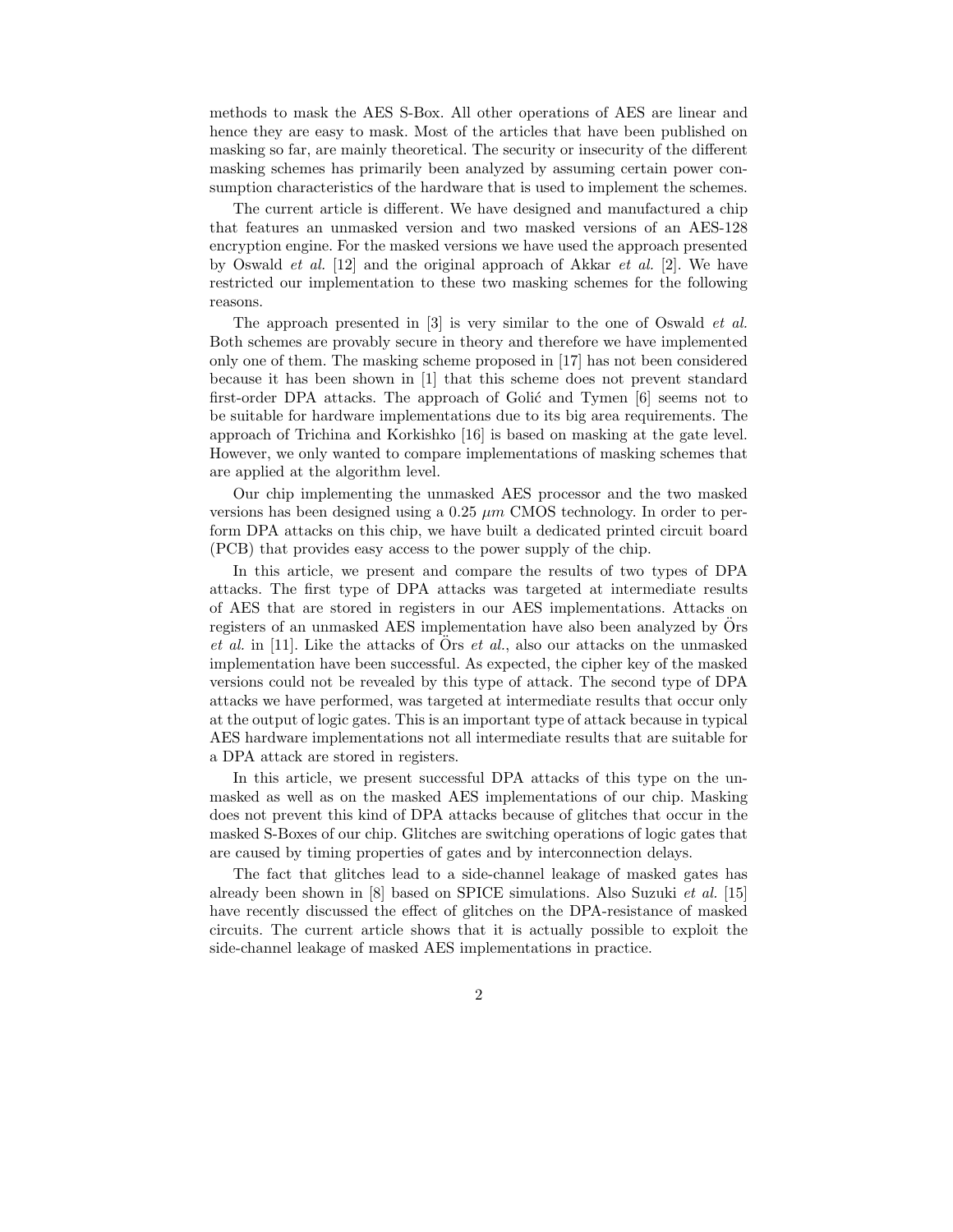

Fig. 1. Architecture of the AES chip

It is important to point out that it is not necessary to perform higher-order DPA attacks (see [9] and [18]) in order to exploit this side-channel leakage. All attacks presented in this article are first-order DPA attacks.

The remainder of this article is organized as follows: Section 2 describes the architecture of our AES chip. Results of DPA attacks that have been targeted at the output of registers are discussed in Section 3. Section 4 presents the results of the attacks on logic gates. This section provides an extensive discussion of the measurement results and it also analyzes glitches based on simulations. A summary of the results of the attacks on logic gates is presented in Section 5. Future research topics and a conclusion are stated in Section 6.

# 2 Architecture of the AES Chip

The architecture of our AES chip is schematically depicted in Figure 1. Based on this architecture, AES-128 encryptions can be performed in three different modes. In the first mode, an unmasked encryption is computed. The second mode performs a masked encryption based on the masking scheme proposed by Oswald et al., and the third mode encrypts plaintexts based on the masking scheme proposed by Akkar et al.

During the design of the chip, special attention has been paid to ensure that only those parts of the chip are active that are actually needed for the selected mode—all other parts are completely disabled.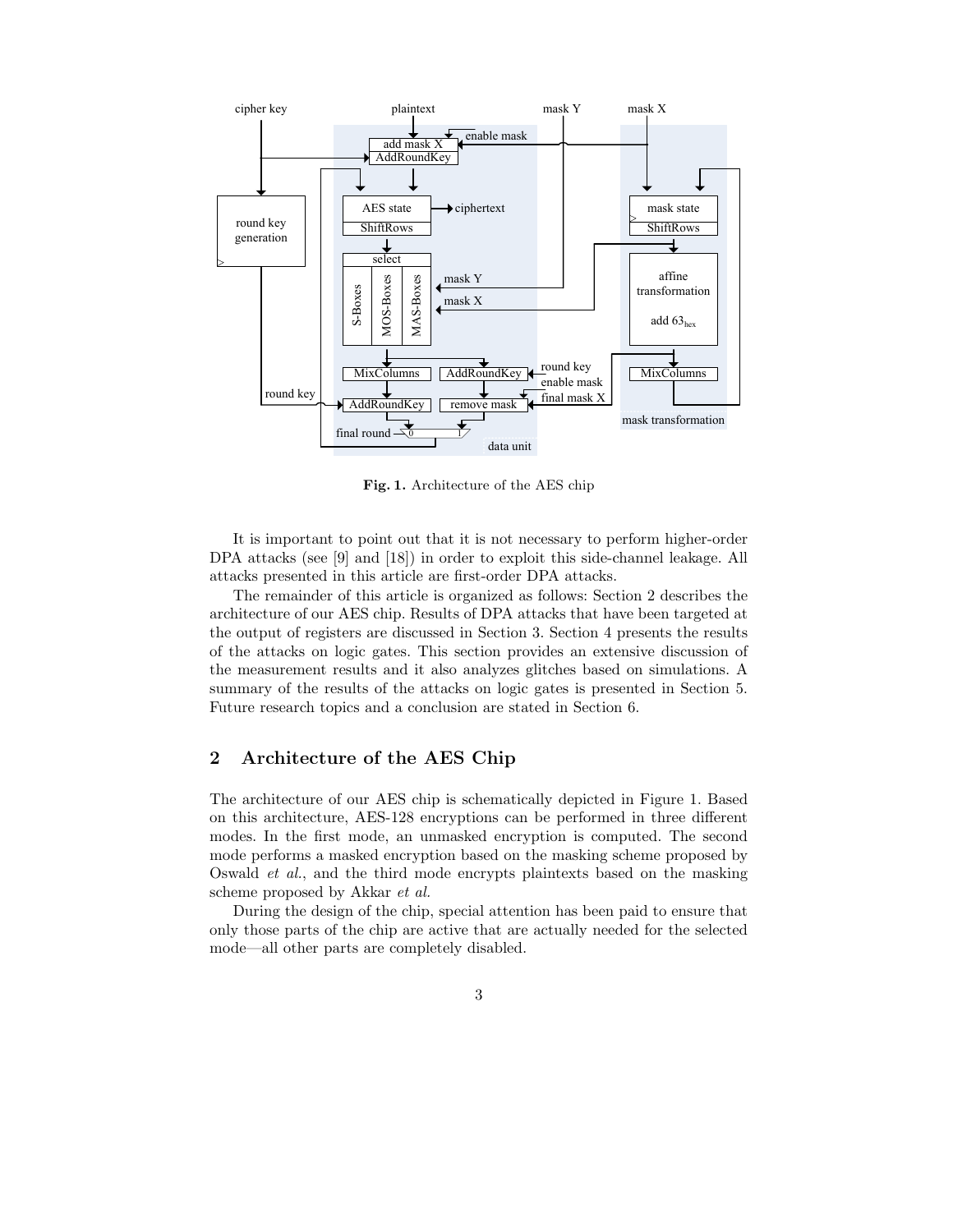The main components of the architecture of our chip are the round-key generation, the data unit, and the mask transformation (see Figure 1). The round-key generation calculates the round keys as specified in [10]. The data unit implements all round transformations: AddRoundKey, ShiftRows, SubBytes, and MixColumns. The S-Boxes that are needed for the SubBytes transformation have been implemented separately for the unmasked mode and for the two masked modes. We refer to the masked S-Boxes as MOS-Boxes (masked as proposed in [12]) and MAS-Boxes (masked as proposed in [2]). Our architecture is based on a 32-bit datapath and therefore, four S-Boxes, four MOS-Boxes, and four MAS-Boxes are present in the design.

The mask transformation is the third main component of the architecture. It computes how the input mask  $(mask X)$  is altered by the linear transformations of the AES algorithm. Transformed mask values are required as input for the MAS-Boxes and the MOS-Boxes, as well as for the mask removal in the final round of an encryption. The multiplicative mask Y is only required for the MAS-Boxes.

### 3 DPA Attacks on Registers

In our architecture, the register labelled "AES state" in Figure 1 stores the AES state [10] after each round of an AES-128 encryption. If masking is enabled, this register stores the corresponding masked AES state, i.e. the sum of the unmasked AES state and the mask stored in the register labelled "mask state".

For the DPA attacks on this register, we assume that the attacker knows the ciphertext, i.e. she/he knows the content of the register after the final round of AES has been computed. In the final round, no MixColumns transformation is performed. Hence, it is possible to calculate one byte of the AES state of round nine based on one byte of the ciphertext and one byte of round key ten. We have exploited this property to successfully mount a DPA attack on the unmasked implementation of AES.

We have revealed round key number ten by attacking one byte of this key after the other. The DPA attack was done by formulating hypotheses about the number of transitions that occur at the output of the register "AES state" at the moment of time when the ciphertext is stored. The correlation between the hypotheses and the power consumption of the chip was measured using Pearson's correlation coefficient. The cipher key of the unmasked implementation was found based on 120, 000 measurements.

After the successful DPA attack on the unmasked implementation, we have performed the same attack on the masked ones. However, using the same hypotheses as in the unmasked case, it was not possible to reveal the cipher key of the masked implementations. Not even an attack based on one millon measurements was successful. This is actually an expected result. The hypotheses of the attacker do not correlate with the power consumption because the content of "AES state" register is masked. Table 1 shows a summary of our attacks on the "AES state" register.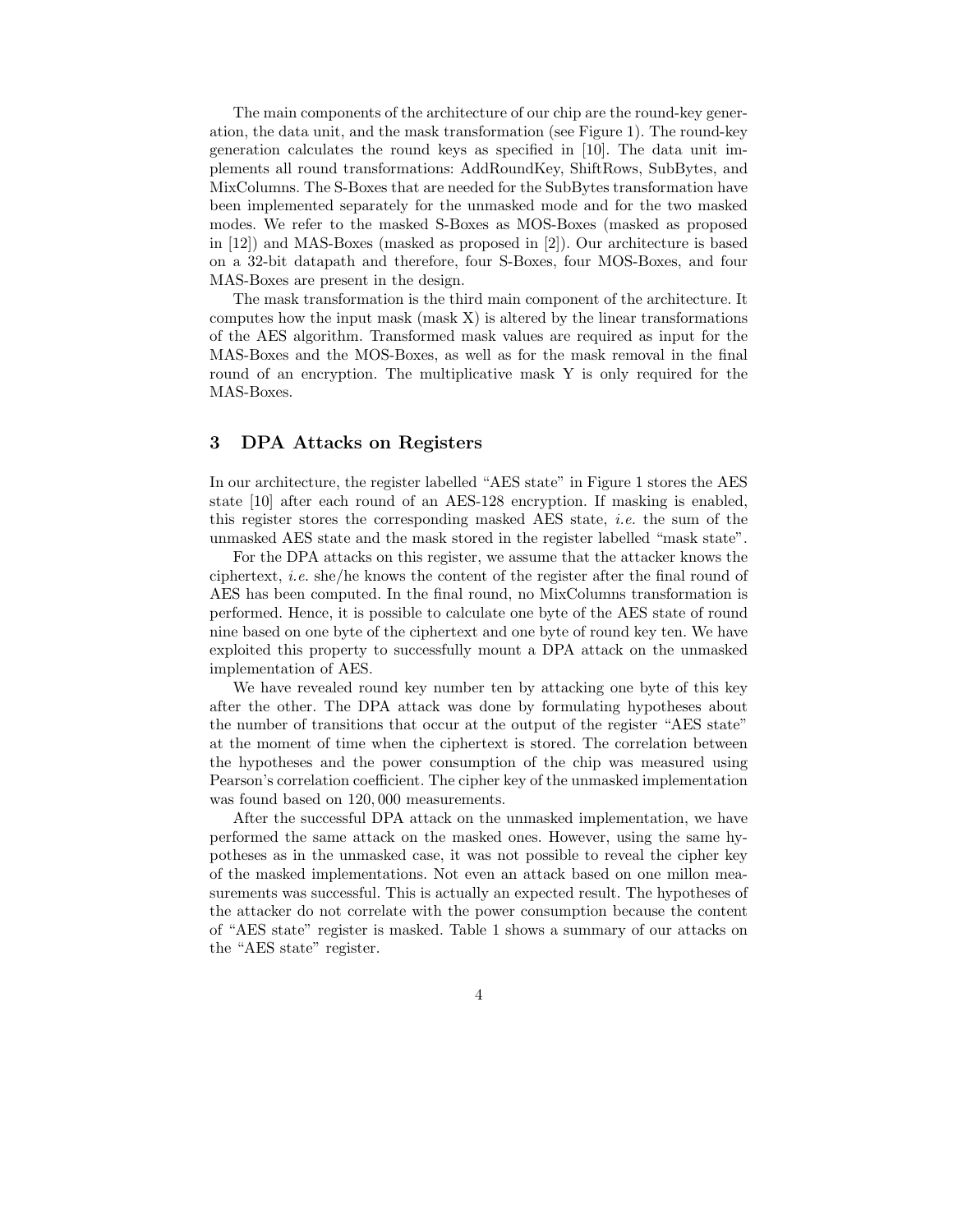| Attacked AES implementation | Number of needed measurements |  |
|-----------------------------|-------------------------------|--|
| $S-Box$                     | 120,000                       |  |
| MOS-Box                     | not possible with $1,000,000$ |  |
| MAS-Box                     | not possible with $1,000,000$ |  |

Table 1. Summary of the attacks on the register storing the (masked) AES state

### 4 DPA Attacks on Logic Gates

In hardware implementations of cryptographic algorithms, many intermediate results that can be used for DPA attacks are usually not stored in registers. Our implementations for example do not store the output of the S-Box operations. We only store the AES state after each round.

In this section, we discuss DPA attacks on intermediate results that occur at the output of logic gates. Attacks of this kind cannot be conducted as easily as attacks on registers. The reason for this is that the transitions occurring at the output of logic gates are very hard to predict for an attacker. Registers switch their output only once per clock cycle. This transition of the output value leads to the power consumption that is attacked. Logic gates in CMOS circuits however, switch their output potentially several times per clock cycle—there occur glitches. This is a consequence of the timing properties of logic gates and the interconnection delays. Information about glitches in CMOS circuits can for example be found in [14].

We discuss the challenges of performing DPA attacks on logic gates based on our unmasked AES implementation in Section 4.1. DPA attacks on the masked implementations of AES are subsequently presented in Sections 4.2 and 4.3.

#### 4.1 Attacks on the Unmasked Implementation

The output of the S-Box operation in the first round is an ideally suited target for a DPA attack on logic gates. This intermediate result is not directly stored in a register and it can be calculated based on one byte of plaintext and one byte of the cipher key. All attacks we discuss in this section are targeted at the logic gates computing this intermediate result. However, before discussing the attacks on the actual chip, we analyze and attack the power consumption characteristics of an unmasked S-Box based on simulations.

Attacking an Unmasked S-Box Based on Simulations The S-Boxes used in our architecture have been implemented as proposed by Wolkerstorfer et al. in [19]. A block diagram of this implementation is shown in Figure 2. In order to analyze the power consumption of S-Box 1 of our unmasked implementation, we have performed simulations based on a back-annotated netlist of this S-Box.

Simulations of this kind can be used to determine the number of transitions that occur at the nodes of the S-Box circuit upon a change of the S-Box input. Figure 3 for example shows how the output bits of the S-Box change, if the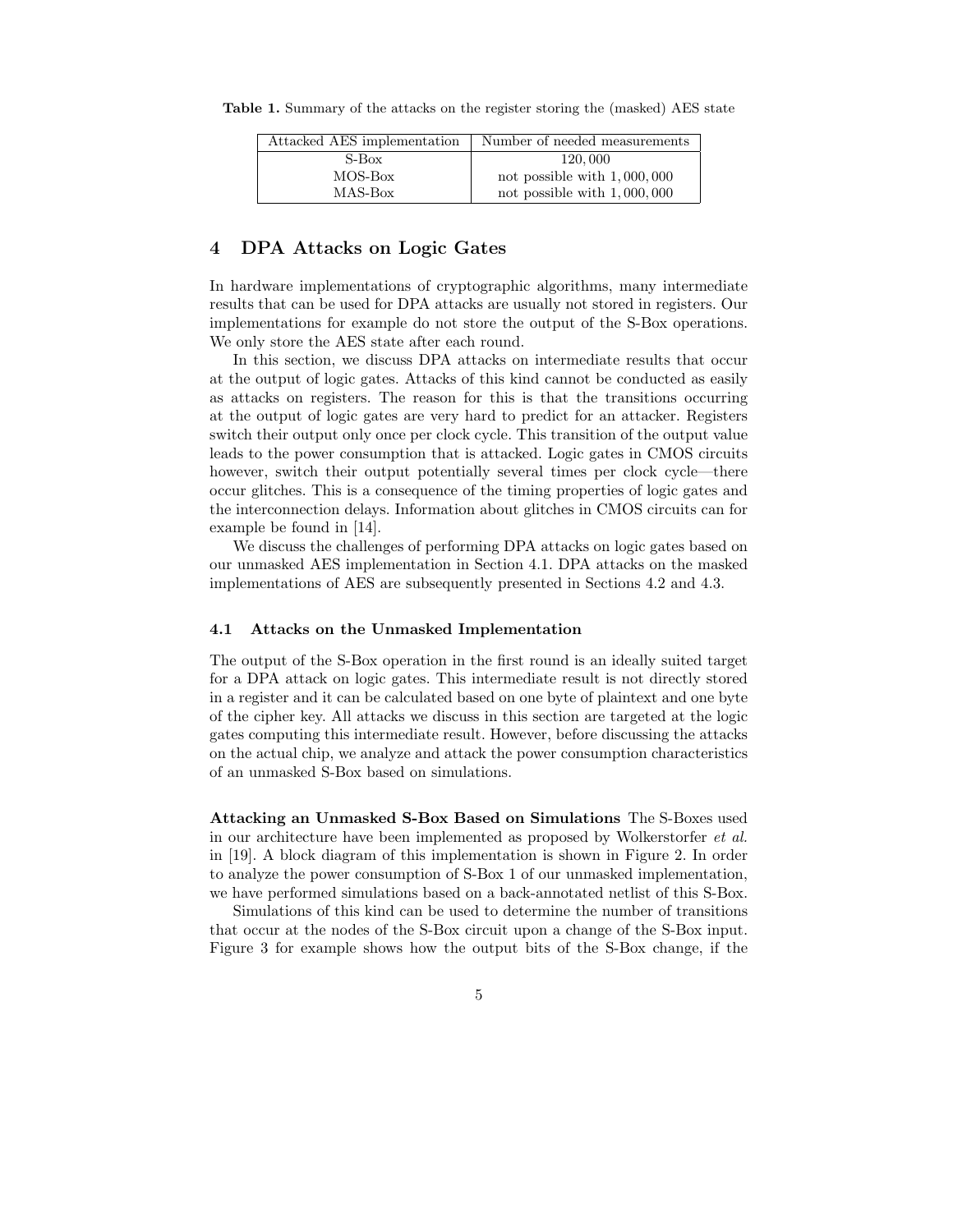input switches from  $10_{hex}$  to  $FF_{hex}$ . This transition at the input leads to many transitions at the output during a time frame of more than 2 ns. As it can be seen in Figure 3, many glitches occur in our S-Box implementation.

In addition to the transitions at the output of the S-Box, there also occur many transitions at the internal nodes. In order to assess the overall power consumption of the combinational circuit implementing the S-Box, we have performed simulations for all possible input transitions  $(2^8 * 2^8 = 2^{16}$  simulations). During each simulation, we have counted the number of transitions that occur at the nodes of the S-Box circuit. This counting was done based on an in-house tool that has been developed to analyze the switching activity of nodes in combinational circuits. Using the output of this tool, we have calculated the average number of transitions that occur for each of the 256 possible S-Box outputs.

Figure 4 shows the result of these simulations. The upper plot shows the average number of transitions occurring in the S-Box for each output value. The capacitive load of the wires in the S-Box do not differ significantly and hence, this transition count can be used as estimation for the actual power consumption of the S-Box. The lower plot in Figure 4 shows the Hamming weight of the output values. In many DPA attacks that have been published, hypotheses about the Hamming weight of an intermediate result have been used to perform an attack. Figure 4 however, indicates that the power consumption of our S-Box implementation is unrelated to the Hamming weight of the output value of the S-Box. The correlation between the two curves shown in Figure 4 is 0.035. Therefore, DPA attacks that are based on the Hamming weight model may not be successful. In order to verify this statement, we have performed DPA attacks based on our simulations.

For these attacks, we have first generated 100, 000 random plaintexts and we have randomly chosen a cipher key. Subsequently, we have determined the number of transitions that occur in the attacked S-Box during the encryption of the plaintexts. This number of transitions was used as estimation for the power consumption of the S-Box.

This estimated power consumption was attacked by predicting the Hamming weights of the intermediate results  $i_1 \ldots i_{12}$  (see Figure 2) and the Hamming weight of the S-Box output. However, none of these 13 DPA attacks was successful, i.e. the correct key did not lead to the highest correlation.

Subsequently, we have also performed attacks based on predicting each individual bit of the 4-bit intermediate results  $i_1 \ldots i_{12}$  and of the 8-bit S-Box output. Most of these 56 DPA attacks also failed. However, there were some intermediate results that lead to successful DPA attacks. For example, a DPA attack based on bit 2 of  $i_8$  revealed the correct key based on 250,000 measurements.

The value of this bit seems to match the power consumption of the S-Box quite well. However, we consider this property to be highly specific to our implementation and therefore we do not provide a detailed discussion about which bits lead to a successful attack and which did not. The transitions that occur in the circuit implementing the S-Box depend on many factors. The main factor is the HDL description of the S-Box. However, the transitions occurring in the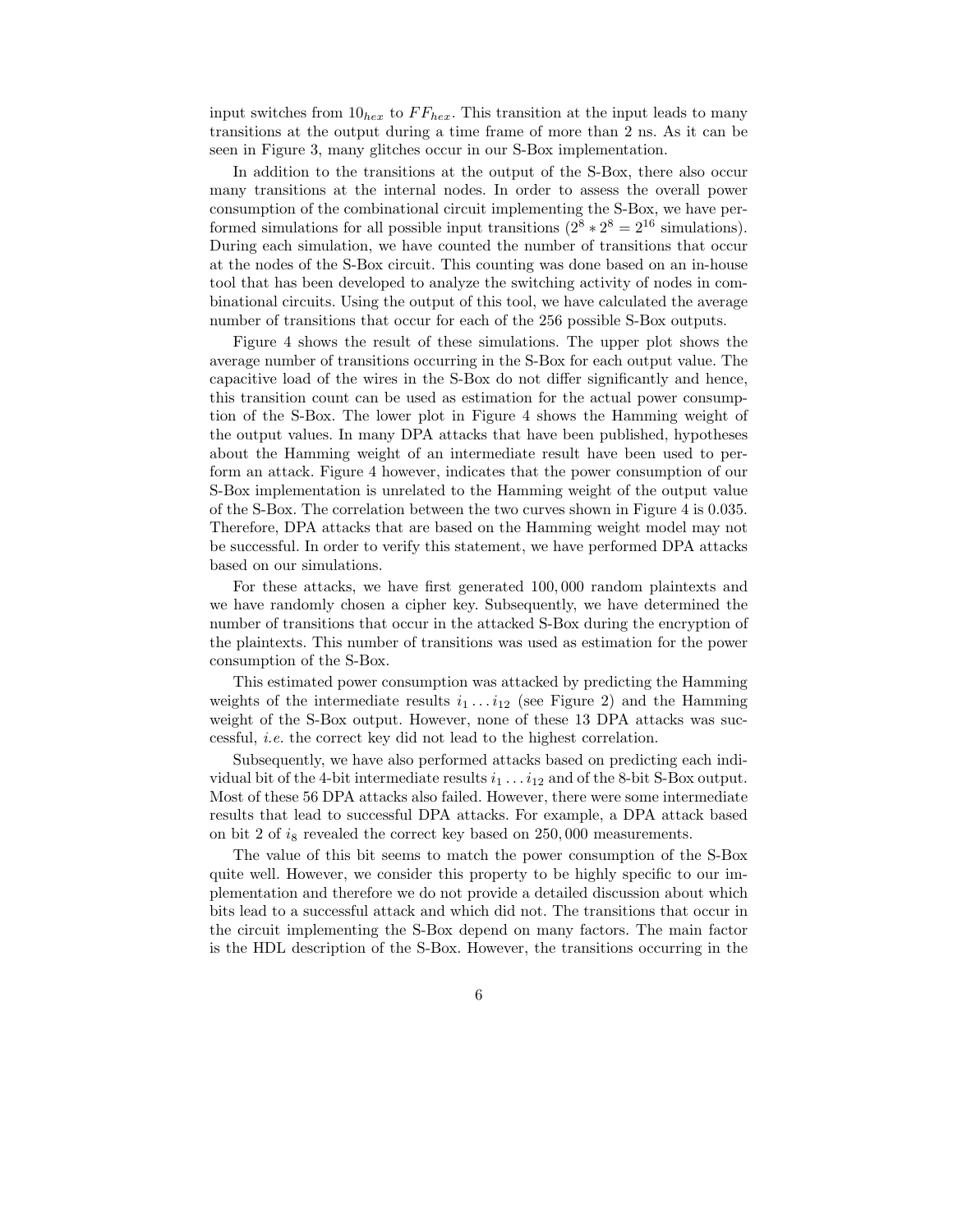

Fig. 2. Architecture of the unmasked S-Box implementation

| $10$ ns  | $12$ ns                 | $ 13 \text{ ns} $       | $ 14 \text{ ns} $                              | $15$ ns      |
|----------|-------------------------|-------------------------|------------------------------------------------|--------------|
| $10$ (FF |                         |                         |                                                | S-Box input  |
| CA       | IDF<br>Ж.<br>475<br>15D | CF 8F X2A<br>14F<br>#A9 | $V\Upsilon_{3F}$<br>$\sqrt[3]{1}E$<br>16<br>09 | S-Box output |
|          |                         |                         |                                                | bit 7        |
|          |                         |                         |                                                | bit 6        |
|          |                         |                         |                                                | bit 5        |
|          |                         |                         |                                                | bit 4        |
|          |                         |                         |                                                | bit 3        |
|          |                         |                         |                                                | bit 2        |
|          |                         |                         |                                                | bit 1        |
|          |                         |                         |                                                | bit 0        |

Fig. 3. The transitions that occur at the output of the unmasked S-Box, if the input changes from  $10_{hex}$  to  $FF_{hex}$ 



Fig. 4. The average number of transitions that occur in the unmasked S-Box for the 256 possible output values (upper plot); the lower plot shows the Hamming weight of the output values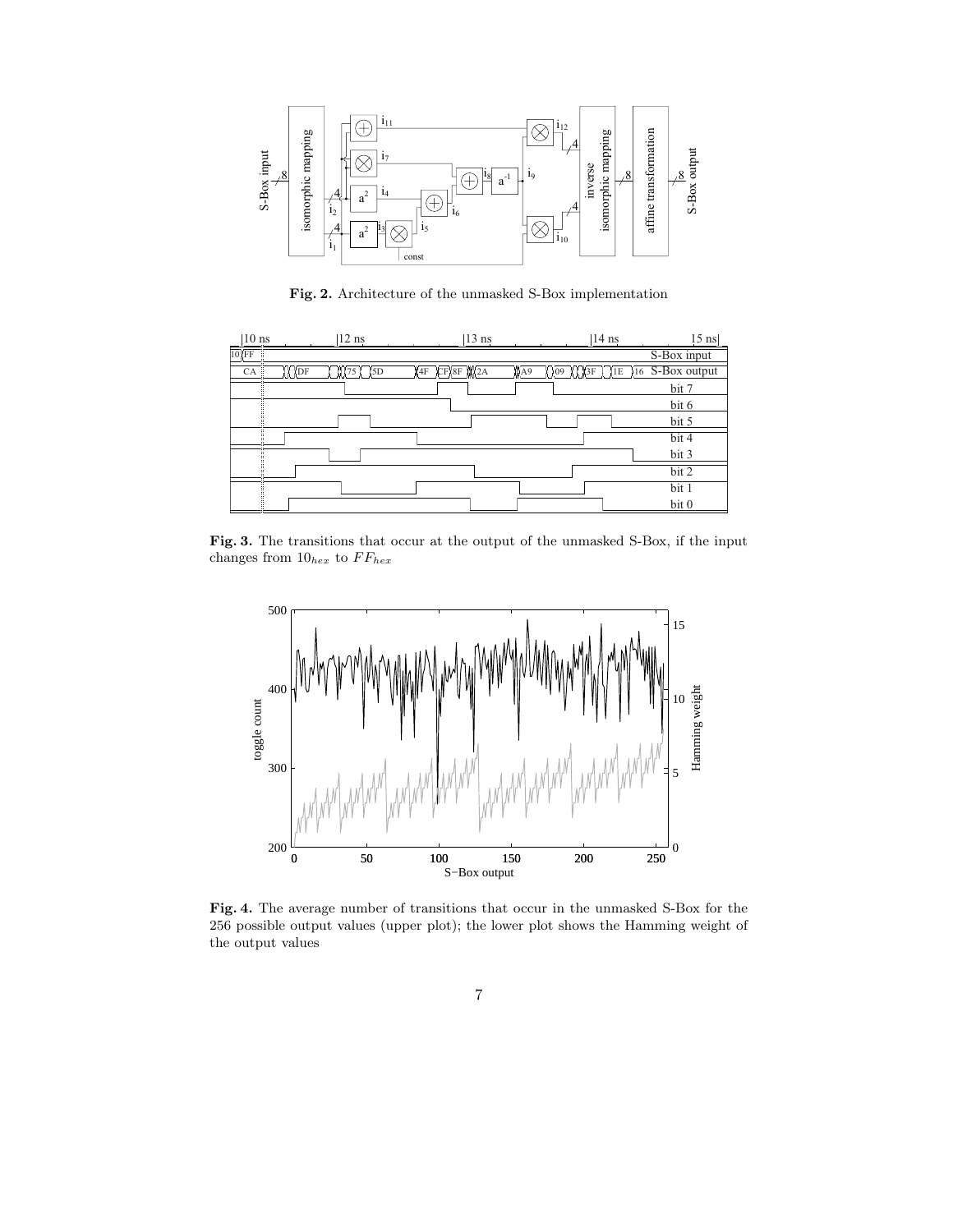S-Box also depend on the used cell library, the placement, the routing and of course on the way the synthesizer maps the HDL description of the S-Box to the cell library.

In our case, the power consumption characteristic of the S-Box shown in Figure 4 is correlated to bit 2 of  $i_8$ . Yet, there is no guarantee that this property is maintained if a different HDL description, synthesizer, placement tool, or cell library is used. In fact, it may turn out that in a different implementation, another bit of the intermediate results or even of the S-Box output are correlated to the power consumption of the S-Box.

The overall conclusion of our simulations is that DPA attacks based on simple power models, like the Hamming weight, work only for very few intermediate bits of our S-Box implementation. DPA attacks are only possible, if the power consumption values that are predicted by the attacker match the actual power consumption of the S-Box at least to some degree. In the following paragraphs, we empirically verify these results by performing the same attacks on the actual chip.

Attacking an Unmasked S-Box on the Actual Chip Using the setup described in Appendix A, we have encrypted one million random plaintexts with the unmasked AES implementation on our chip. During each encryption, the power consumption was recorded with a digital oscilloscope.

Based on these one million power traces, we have performed the same attacks as in the simulation. This means that we have mounted attacks based on the bits and the Hamming weights of the intermediate results  $i_1 \ldots i_{12}$  and of the S-Box output. The target of all our attacks was S-Box 1 in the first AES round.

We have measured a high correlation between at least one key hypothesis and the power consumption of the chip in all attacks. However, in almost all attacks it was not the correct key hypothesis that lead to the peak in the correlation trace.

Figure 5, for example, shows the result of a DPA attack based on one million measurements that was mounted on the least significant bit of the output of S-Box 1. The black trace shows the correlation we have measured for the correct key hypothesis, while the gray traces show the correlation for all other hypotheses. Some of the wrong key hypotheses lead to significant peaks. These peaks occur in the correct clock cycle, i.e. they occur in the clock cycle when the attacked S-Box operation is performed.

An attacker observing this result, can learn the moment of time when the S-Box operation is performed. However, the attacked byte of the cipher key is not revealed directly. This holds true for almost all attacks we have performed. In these attacks, it usually took not more than 250, 000 power measurements to determine in which clock cycle the S-Box operation is performed. However, in general the correct key could not be revealed—not even based on one million measurements.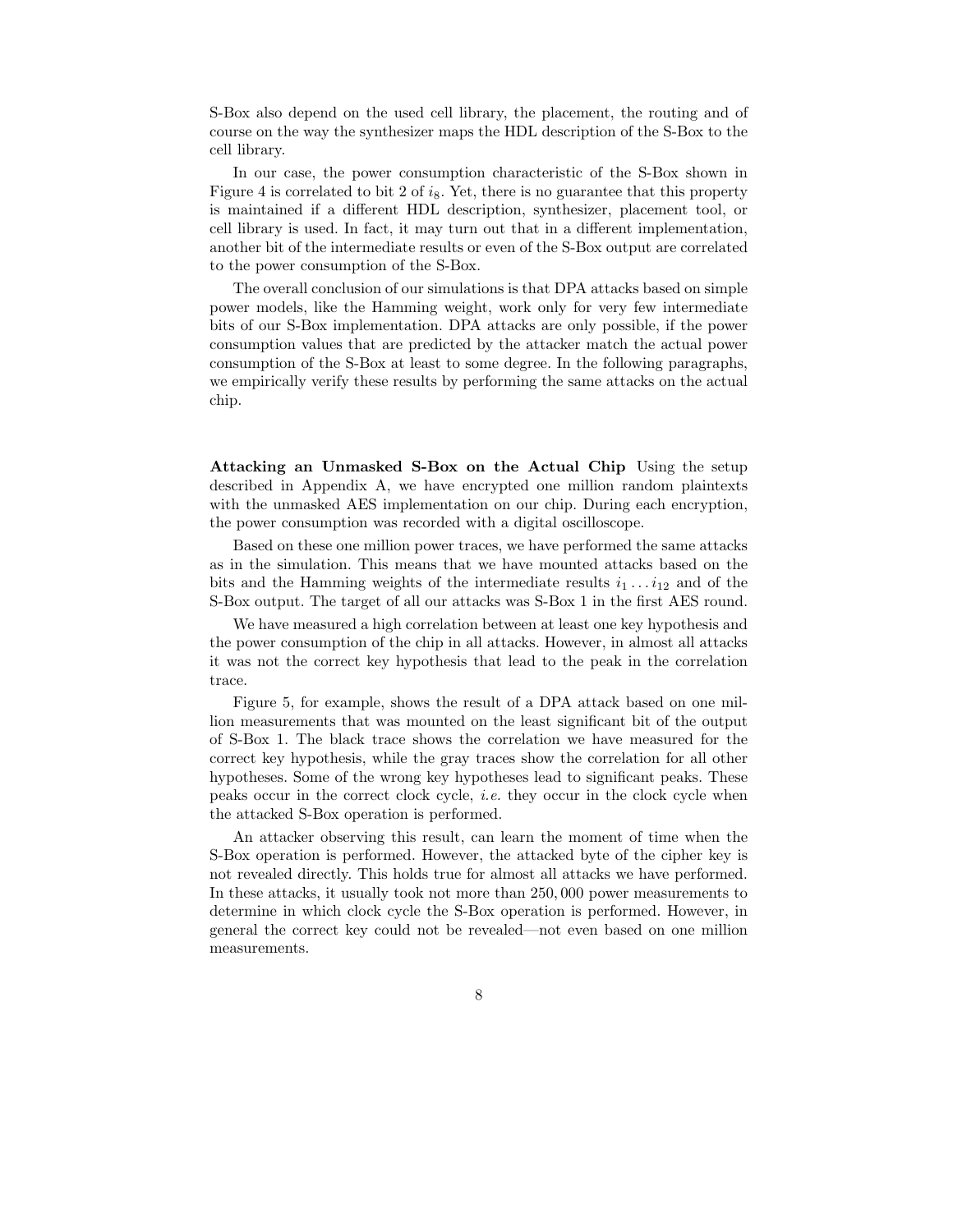

Fig. 5. The correlation for the correct key hypothesis (black) and the correlation for the wrong key hypotheses (gray) calculated based on one million measurements

The correct key could only be revealed by very few attacks. Like in the simulation, the attack on bit 2 of  $i_8$  lead to the best results. 140,000 measurements were needed in order to successfully perform a DPA attack based on bit 2 of  $i_8$ .

In addition to the attacks on bits and Hamming weights, we have also performed a DPA attack using a more advanced power model of the S-Box. In fact, we have used the average transition count that is shown in Figure 4 as power model for our attack. This means that instead of predicting a bit of the S-Box output, we were predicting the number of transitions that occur in the S-Box. This approach is to some degree comparable to the template attacks described in [4].

The DPA attack we have performed based on predicting the number of transitions turned out to be very powerful. Only 25, 000 measurements were needed in order to determine the attacked byte of the cipher key. This result confirms that it is legitimate to use the transition count as a model for the power consumption in the context of DPA attacks.

All in all, the results of the DPA attacks on the unmasked implementation have confirmed the results of our simulations. The big majority of DPA attacks using simple power models were not successful. Only those attacks using a power model that at least to a certain degree matches the actual power consumption of the S-Box, have been successful. The better the used power model was, the less measurements were needed for the attack. Our results have been confirmed by DPA attacks on all four unmasked S-Boxes of our chip.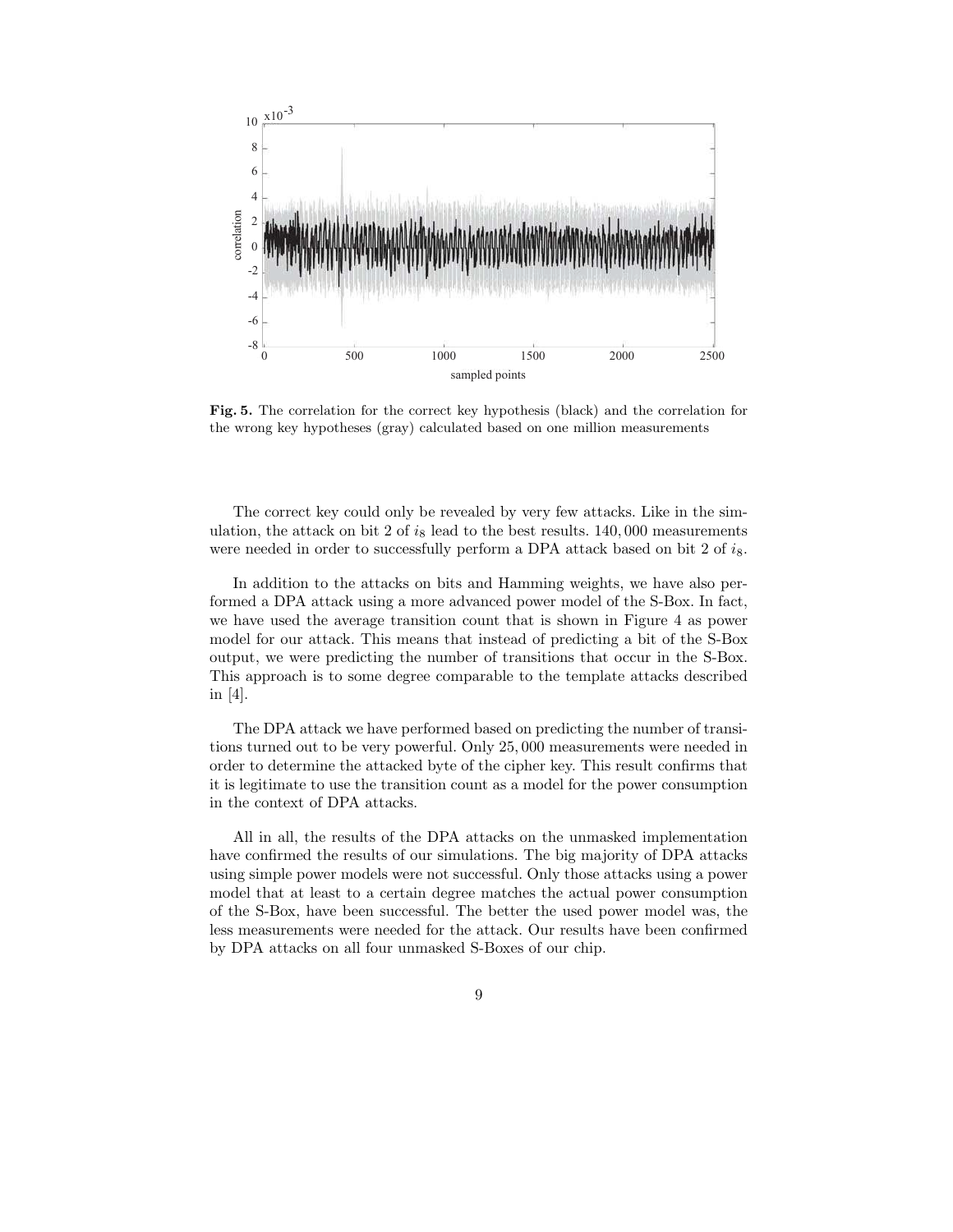#### 4.2 Attacks on the Implementation of the Scheme by Oswald et al.

After the attacks on the unmasked S-Boxes of the chip, we have performed attacks on the implementation of the masked S-Boxes that are based on the approach of Oswald et al. (the MOS-Boxes).

Like in the unmasked case, we have first performed some simulations based on the back-annotated netlist of a MOS-Box. However, we have not performed simulated DPA attacks for the MOS-Box. Essentially, we have only derived a power model of the MOS-Box based on our simulations. This power model was created by counting the number of transitions occurring in the MOS-Box during the encryption of 100, 000 random plaintexts. For each of these encryptions, a randomly generated mask was used.

Nevertheless, it turned out that the power consumption of the MOS-Box depends on the data input of the MOS-Box. The 256 possible data inputs lead to different numbers of transitions in the MOS-Box. In fact, there were significant differences and hence, our MOS-Box implementation is leaking side-channel information.

This can be explained by glitches that occur in the MOS-Box. In [12], Oswald et al. prove that all intermediate results that occur in their masking scheme are independent of the plaintexts. However, this proof is done at the algorithm level. At this level, all the additional intermediate results that occur in an actual CMOS implementation due to glitches are not considered.

In order to verify that the side-channel leakage is indeed caused by glitches in our MOS-Box implementation, we have additionally performed a functional simulation of the MOS-Box circuit. For this simulation, we have used the same back-annotated netlist as in the previous simulations. However, we have ignored all the timing information and hence, no glitches occurred in the MOS-Box during the functional simulation. As expected, the number of transitions that occurred in the MOS-Box during the functional simulation did not depend on the input of the MOS-Box. During this simulation, only intermediate results occurred that have been proven to be independent of the data input of the MOS-Box.

However, unfortunately the timing characteristics of a circuit cannot be ignored in practice. The DPA attacks we have performed on the MOS-Box implementations on our chip confirm that the power consumption of the implementation with glitches actually leaks side-channel information. Like in the unmasked case, we have used one million measurements to perform the DPA attacks on our chip. The attacks we have performed first, were based on predicting individual bits and the Hamming weight of the output of MOS-Box 1 during round one. The predictions were only based on the plaintexts—the masks are unknown to the attacker.

Like in the attacks on the unmasked S-Box, it was not possible to determine byte one of the cipher key based on the attacks on the S-Box output—not even with one million measurements. However, in all attacks it was again possible to determine in which clock cycle the attacked MOS-Box operation is performed. Roughly 250, 000 measurements were needed to obtain this information.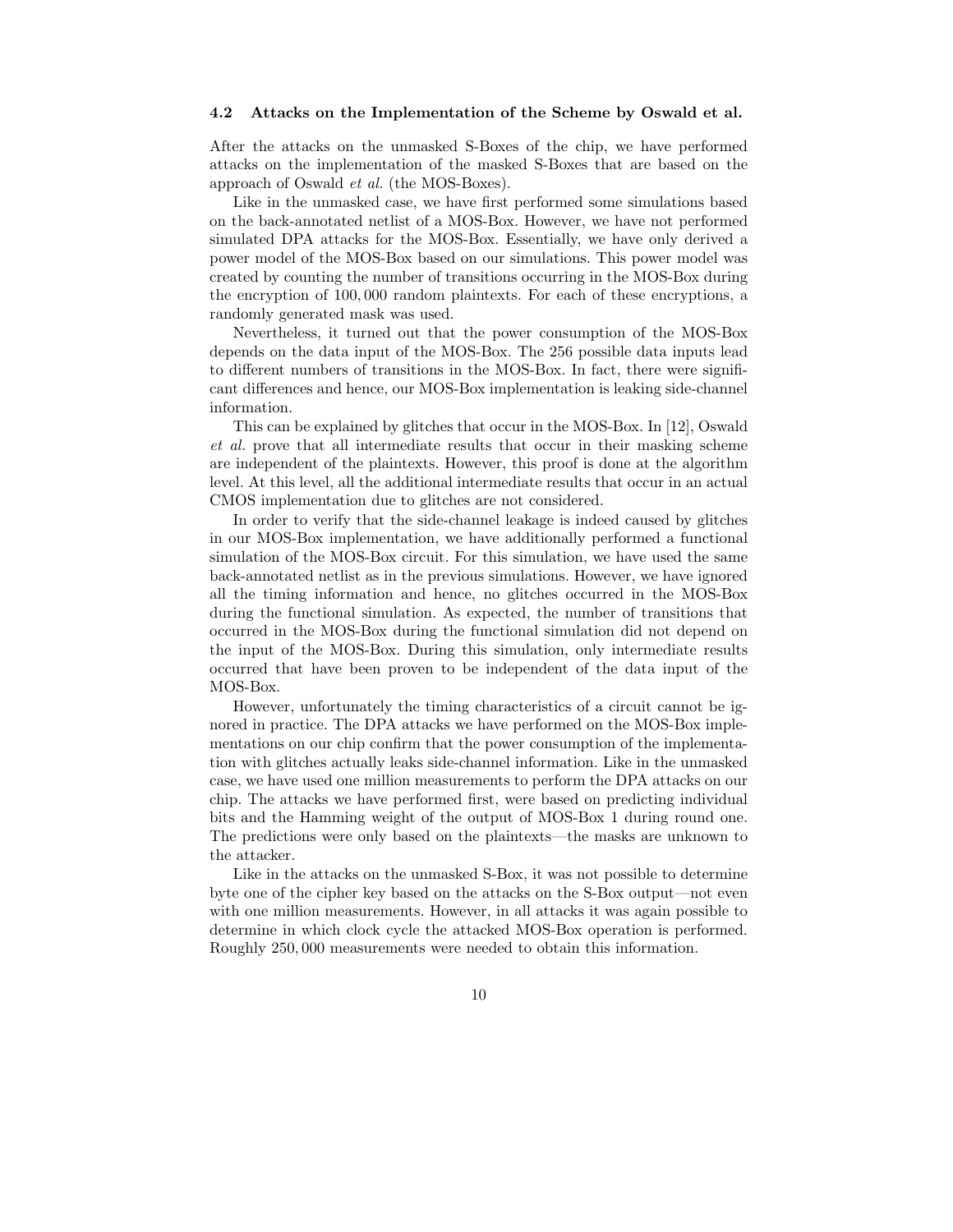In order to prove that it is possible to successfully attack the MOS-Box implementation with glitches, we have performed a DPA attack using the power model we had previously derived from the simulation with glitches based on the back-annotated netlist. Using this power model, it was possible to successfully attack the MOS-Box implementation based on 30, 000 measurements. Comparable results were also achieved when we targeted the remaining three MOS-Box implementations on our chip. Hence, DPA attacks on the MOS-Boxes of our chip can be performed successfully, if a reasonable power model is used.

#### 4.3 Attacks on the Implementation of the Scheme by Akkar et al.

The implementation of the masked S-Boxes that are based on the approach of Akkar et al. (the MAS-Boxes) have been attacked in the same way as the MOS-Boxes in the previous subsection. This means that we have first derived a power model of a MAS-Box based on simulating its back-annotated netlist. Like before, this was done by counting the number of transitions occurring in the MAS-Box during 100, 000 masked encryptions of random plaintexts.

The number of transitions in the MAS-Box depends on the data input just like in the case of the unmasked S-Box and the MOS-Box. It is important to point out that the observed dependency was not only caused by the zerovalue problem [6] of the scheme of Akkar et al. Also non-zero data inputs lead to significantly different transition counts. These differences can again be explained by the glitches that occur in the circuit.

In order to verify that also our MAS-Box implementation can be attacked successfully in practice, we have measured the power consumption of our chip during one million masked encryptions. Using these power measurements, we have first performed attacks based on predicting the individual bits and the Hamming weight of the output of MAS-Box 1 in round one. The masks were again considered to be unknown to the attacker.

The attacks on the output of MAS-Box 1 have not been successful based on one million measurements. Yet, it was again possible to determine in which clock cycle the attacked MAS-Box operation was performed. Compared to the attacks on the other S-Box implementations, however, significantly more measurements were needed to obtain this information. It took 900, 000 measurements.

An intuitive argument for this big difference is that our MAS-Box implementation is significantly bigger than the S-Box or the MOS-Box implementation. Furthermore, roughly half of the operations in the MAS-Box operate on masks only. For an attacker, this part of the MAS-Box acts like a big noise engine. No glitches leading to a data-dependent power consumption can occur in this part of the MAS-Box. A data-dependent power consumption can only be caused by glitches in operations that involve the masked data.

Nevertheless, we have been able to successfully perform DPA attacks on the MAS-Boxes of our chip. Using the power model derived from the simulation of the MAS-Box, we have successfully attacked all four MAS-Boxes on our chip. For these attacks, 130, 000 measurements were needed.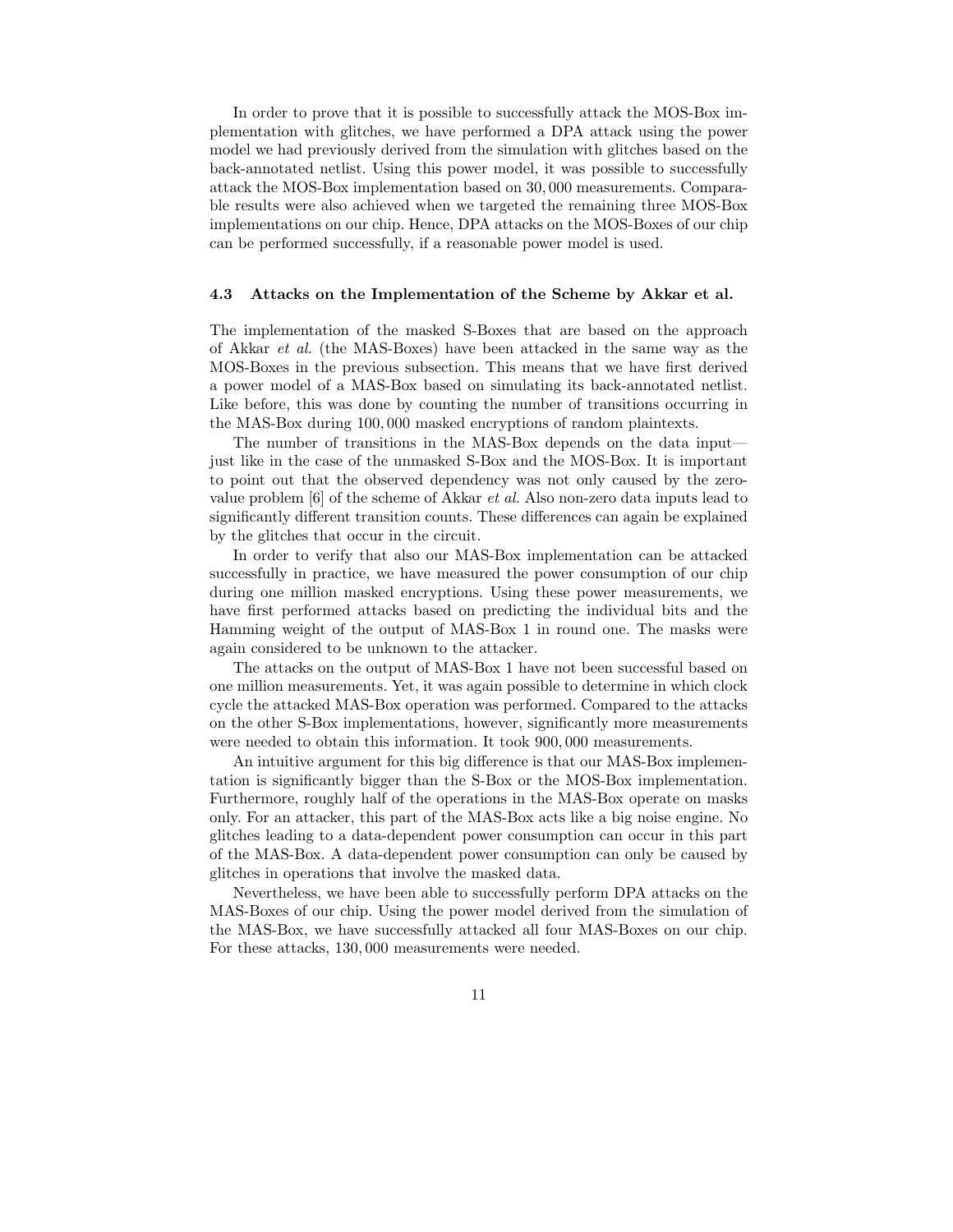|                      | Number of measurements needed to |                    |  |
|----------------------|----------------------------------|--------------------|--|
| S-Box Implementation | determine clock cycle            | determine key      |  |
|                      |                                  | using power model) |  |
| Unmasked S-Box       | 220,000                          | 25,000             |  |
| MOS-Box              | 250,000                          | 30,000             |  |
| MAS-Box              | 900,000                          | 130,000            |  |

Table 2. Summary of the DPA attacks on the different S-Box implementations

### 5 Summary of the DPA Attacks on Logic Gates

In the previous section, we have discussed different DPA attacks on the unmasked and on the two masked AES implementations on our chip. The targets of these attacks were the S-Box operations in the first round of AES.

The main result of the attacks is that all three AES implementations leak side-channel information. CMOS implementations of the masking schemes proposed in [12] and [2] leak side-channel information due to glitches. We have analyzed this fact based on simulations of back-annotated netlists of all S-Box implementations. These simulations have shown that the number of transitions that occur in the S-Boxes depends on the S-Box input. Even in the masked cases, this dependency has been observed.

In addition to the simulations, we have performed DPA attacks on an actual chip. It has turned out that the attacks on the unmasked and the masked implementations lead to similar results. DPA attacks using simple power models, such as the Hamming weight or the value of a bit, were in general not successful. However, these attacks revealed in which clock cycle the attacked S-Box operation is performed. The number of measurements that were needed to obtain this information from the different AES implementations is shown in column two of Table 2.

All AES implementations have been successfully attacked using power models that have been derived based on simulations. The number of measurements that were needed to perform these attacks are shown in column three of Table 2. The attacks obviously pose a serious threat to unmasked as well as masked CMOS implementations of AES S-Boxes.

Designers of AES hardware implementations also need to be aware of the fact that their design might be susceptible to DPA attacks using simple power models. In our experiments, an attack on bit 2 of  $i_8$  of the unmasked S-Box was successful. Actually, there is no guarantee that the power consumption of a masked AES hardware implementation is in general uncorrelated to similar hypotheses of an attacker. Depending on the implementation, it might also happen that the power consumption of a masked AES hardware implementation is correlated to the Hamming weight of the S-Box output.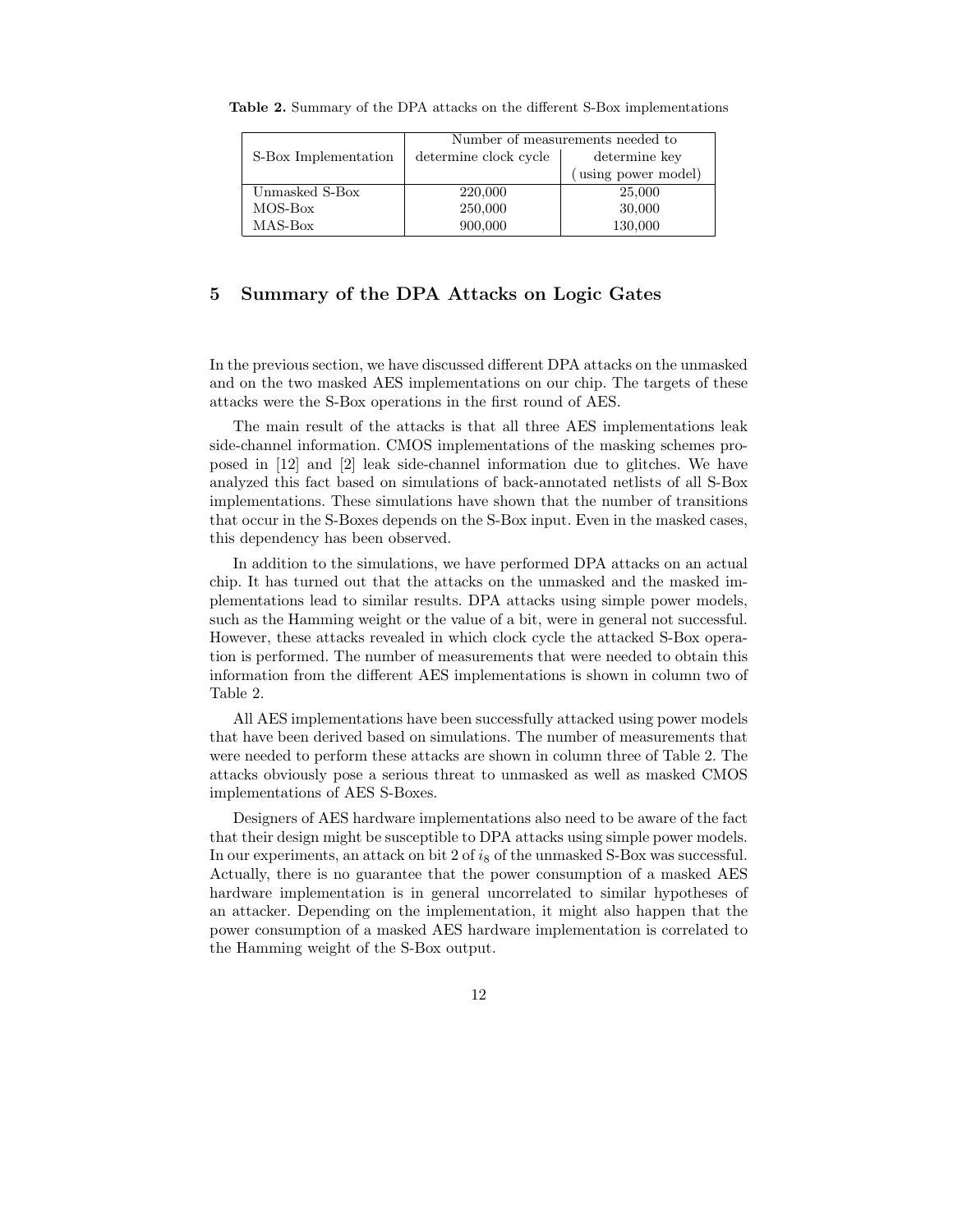# 6 Future Work and Conclusion

In this article, we have shown that it is possible to mount successful first-order DPA attacks on masked ASIC implementations of AES. The attacks we have presented are based on power models that have been derived from simulations of back-annotated netlists.

However, an attacker usually does not have easy access to the back-annotated netlist of a product. This is why we are currently closely analyzing the characteristics of the side-channel leakage that is caused by glitches. Our goal is to determine whether or not there exists a general power model that can be used to attack masked AES S-Boxes. In this context, we also plan to analyze in detail why our implementation of the MOS-Boxes is not more secure than our implementation of the MAS-Boxes.

Although, these questions remain unanswered at this time, our experiments clearly show that masked hardware implementations are not as secure in practice as one might have expected. We have shown that there is a side-channel leakage of masked CMOS implementations due to glitches. We have observed this sidechannel leakage in simulations based on back-annotated netlists as well as in power measurements of an ASIC implementation.

The conclusion of this article is that it is crucial for the DPA resistance of a design to think about glitches when masking schemes are implemented. Glitches should either be completely avoided [13] or the used masking scheme needs to be adapted in a way that it also works in the presence of glitches [5].

### Acknowledgements

The analyzed chip with the unmasked and the two masked AES-128 encryption engines has been designed and implemented in cooperation with the Integrated Systems Laboratory at the Swiss Federal Institute of Technology Zurich. We would like to thank Frank K. Gürkaynak and Simon Häne for their generous support.

### References

- 1. Mehdi-Laurent Akkar, Régis Bevan, and Louis Goubin. Two Power Analysis Attacks against One-Mask Methods. In Fast Software Encryption, 11th International Workshop, FSE 2004, Delhi, India, February 5-7, 2004, Revised Papers, volume 3017 of Lecture Notes in Computer Science, pages 332–347. Springer, 2004.
- 2. Mehdi-Laurent Akkar and Christophe Giraud. An Implementation of DES and AES, Secure against Some Attacks. In Cryptographic Hardware and Embedded Systems – CHES 2001, Third International Workshop, Paris, France, May 14- 16, 2001, Proceedings, volume 2162 of Lecture Notes in Computer Science, pages 309–318. Springer, 2001.
- 3. Johannes Blömer, Jorge Guajardo, and Volker Krummel. Provably Secure Masking of AES. In Selected Areas in Cryptography, 11th International Workshop, SAC 2004, Waterloo, Canada, August 9-10, 2004, Revised Selected Papers, volume 3357 of Lecture Notes in Computer Science, pages 69–83. Springer, 2005.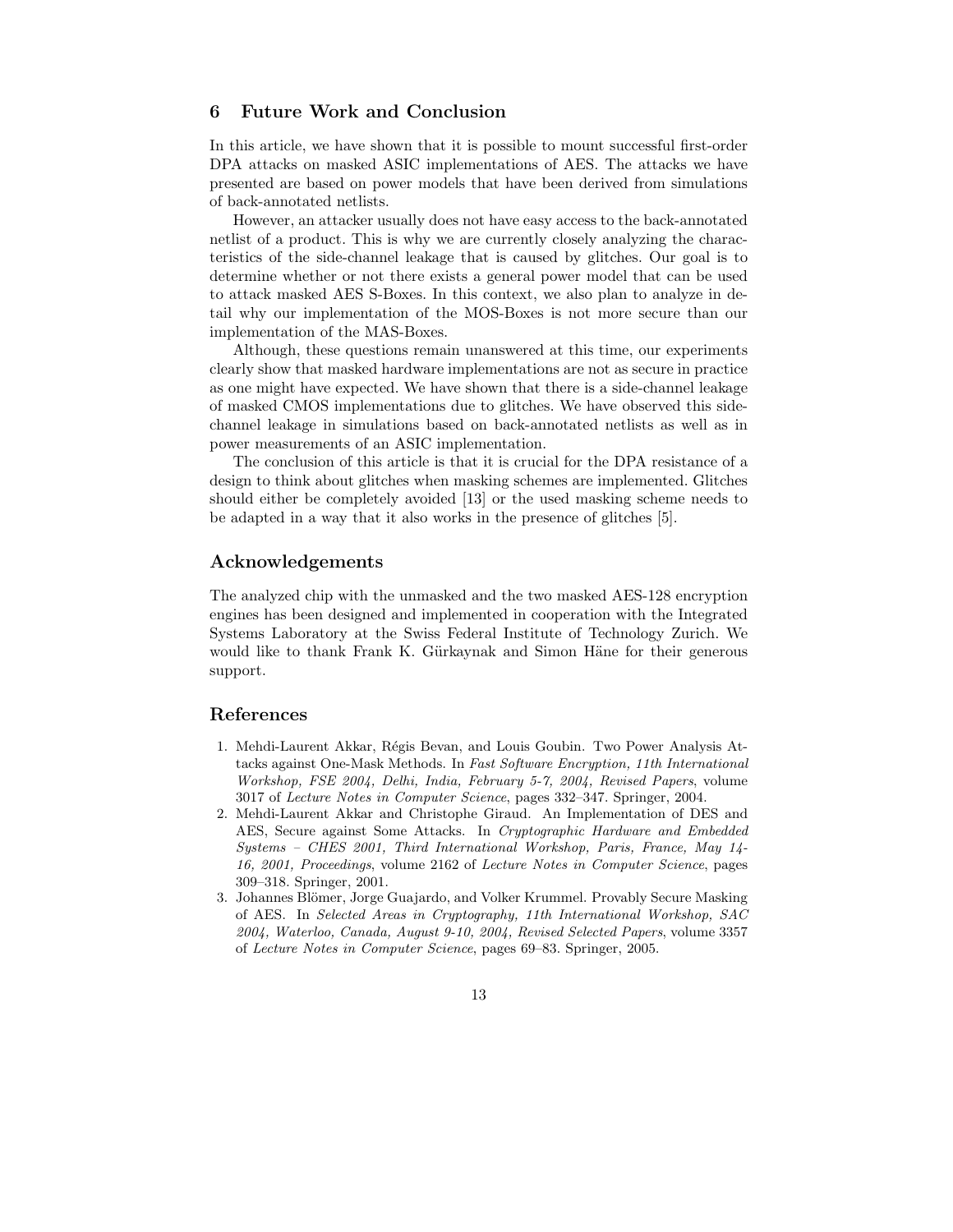- 4. Suresh Chari, Josyula R. Rao, and Pankaj Rohatgi. Template Attacks. In Cryptographic Hardware and Embedded Systems – CHES 2002, 4th International Workshop, Redwood Shores, CA, USA, August 13-15, 2002, Revised Papers, volume 2535 of Lecture Notes in Computer Science, pages 13–28. Springer, 2003.
- 5. Wieland Fischer and Berndt M. Gammel. Secure Masking in the Presence of Glitches. In Cryptographic Hardware and Embedded Systems – CHES 2005, 7th International Workshop, Edinburgh, Scotland, August 29 - September 1, 2005, Proceedings, Lecture Notes in Computer Science. Springer, 2005.
- 6. Jovan D. Goli´c and Christophe Tymen. Multiplicative Masking and Power Analysis of AES. In Cryptographic Hardware and Embedded Systems – CHES 2002, 4th International Workshop, Redwood Shores, CA, USA, August 13-15, 2002, Revised Papers, volume 2535 of Lecture Notes in Computer Science, pages 198–212. Springer, 2003.
- 7. Paul C. Kocher, Joshua Jaffe, and Benjamin Jun. Differential Power Analysis. In Advances in Cryptology - CRYPTO '99, 19th Annual International Cryptology Conference, Santa Barbara, California, USA, August 15-19, 1999, Proceedings, volume 1666 of Lecture Notes in Computer Science, pages 388–397. Springer, 1999.
- 8. Stefan Mangard, Thomas Popp, and Berndt M. Gammel. Side-Channel Leakage of Masked CMOS Gates. In Topics in Cryptology - CT-RSA 2005, The Cryptographers' Track at the RSA Conference 2005, San Francisco, CA, USA, February 14-18, 2005, Proceedings, volume 3376 of Lecture Notes in Computer Science, pages 351–365. Springer, 2005.
- 9. Thomas S. Messerges. Using Second-Order Power Analysis to Attack DPA Resistant Software. In Cryptographic Hardware and Embedded Systems – CHES 2000, Second International Workshop, Worcester, MA, USA, August 17-18, 2000, Proceedings, volume 1965 of Lecture Notes in Computer Science, pages 238–251. Springer, 2000.
- 10. National Institute of Standards and Technology (NIST). FIPS-197: Advanced Encryption Standard, November 2001. Available online at http://www.itl.nist. gov/fipspubs/.
- 11. Siddika Berna Örs, Frank K. Gürkaynak, Elisabeth Oswald, and Bart Preneel. Power-Analysis Attack on an ASIC AES Implementation. In Proccedings International Conference on Information Technology - ITCC 2004, Las Vegas, USA, Proceedings, 2004.
- 12. Elisabeth Oswald, Stefan Mangard, Norbert Pramstaller, and Vincent Rijmen. A Side-Channel Analysis Resistant Description of the AES S-box. In Fast Software Encryption, 12th International Workshop, FSE 2005, Paris, France, February 21- 23, 2005, Proceedings, volume 3557 of Lecture Notes in Computer Science, Springer, 2005.
- 13. Thomas Popp and Stefan Mangard. Masked Dual-Rail Pre-Charge Logic: DPA-Resistance without Routing Constraints. In Cryptographic Hardware and Embedded Systems – CHES 2005, 7th International Workshop, Edinburgh, Scotland, August 29 - September 1, 2005, Proceedings, Lecture Notes in Computer Science. Springer, 2005.
- 14. Jan M. Rabaey. Digital Integrated Circuits. Prentice Hall, 1996. ISBN 0-13-178609- 1.
- 15. Daisuke Suzuki, Minoru Saeki, and Tetsuya Ichikawa. Random Switching Logic: A Countermeasure against DPA based on Transition Probability. Cryptology ePrint Archive (http://eprint.iacr.org/), Report 2004/346, 2004.